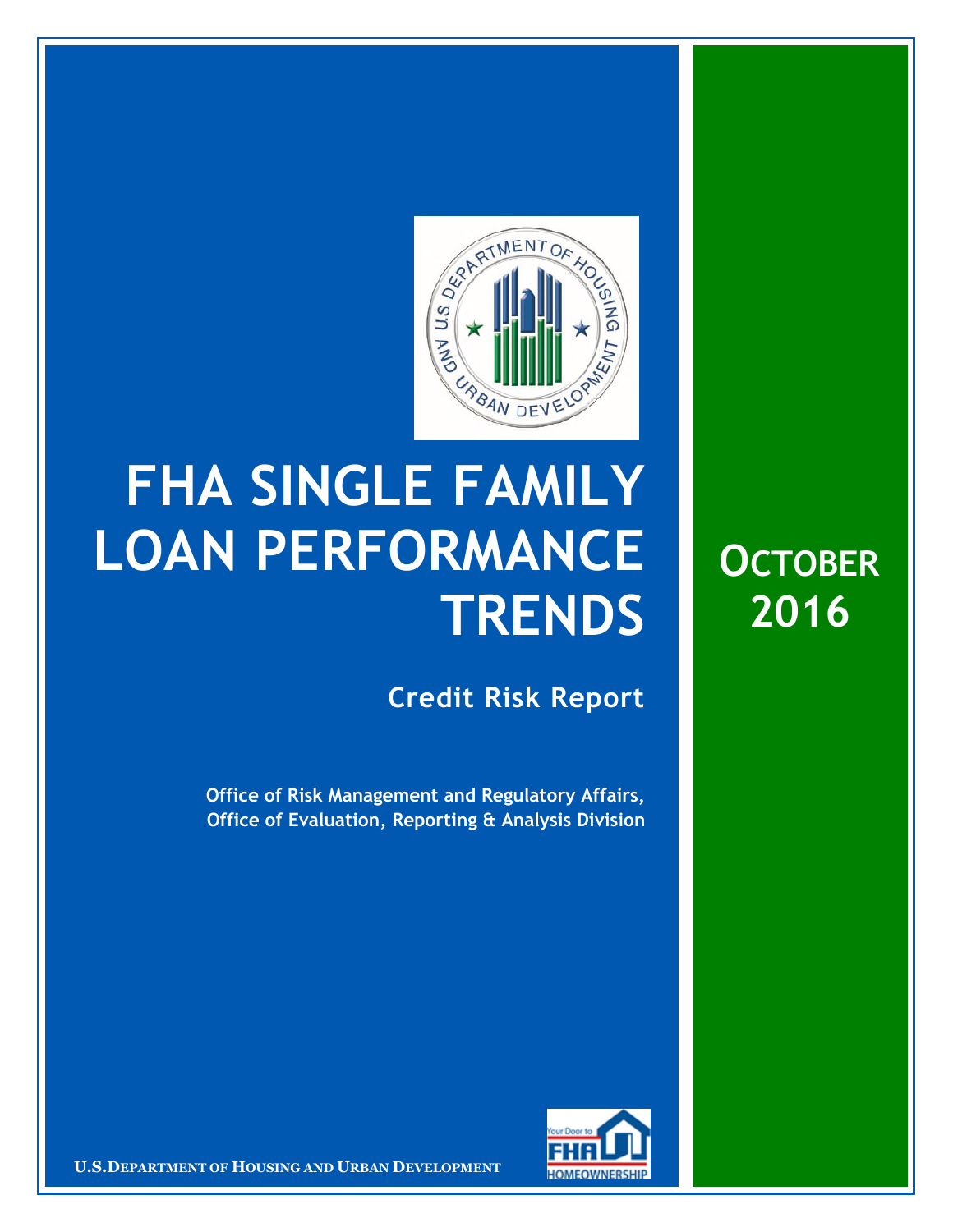## Table of Contents

## Table of Figures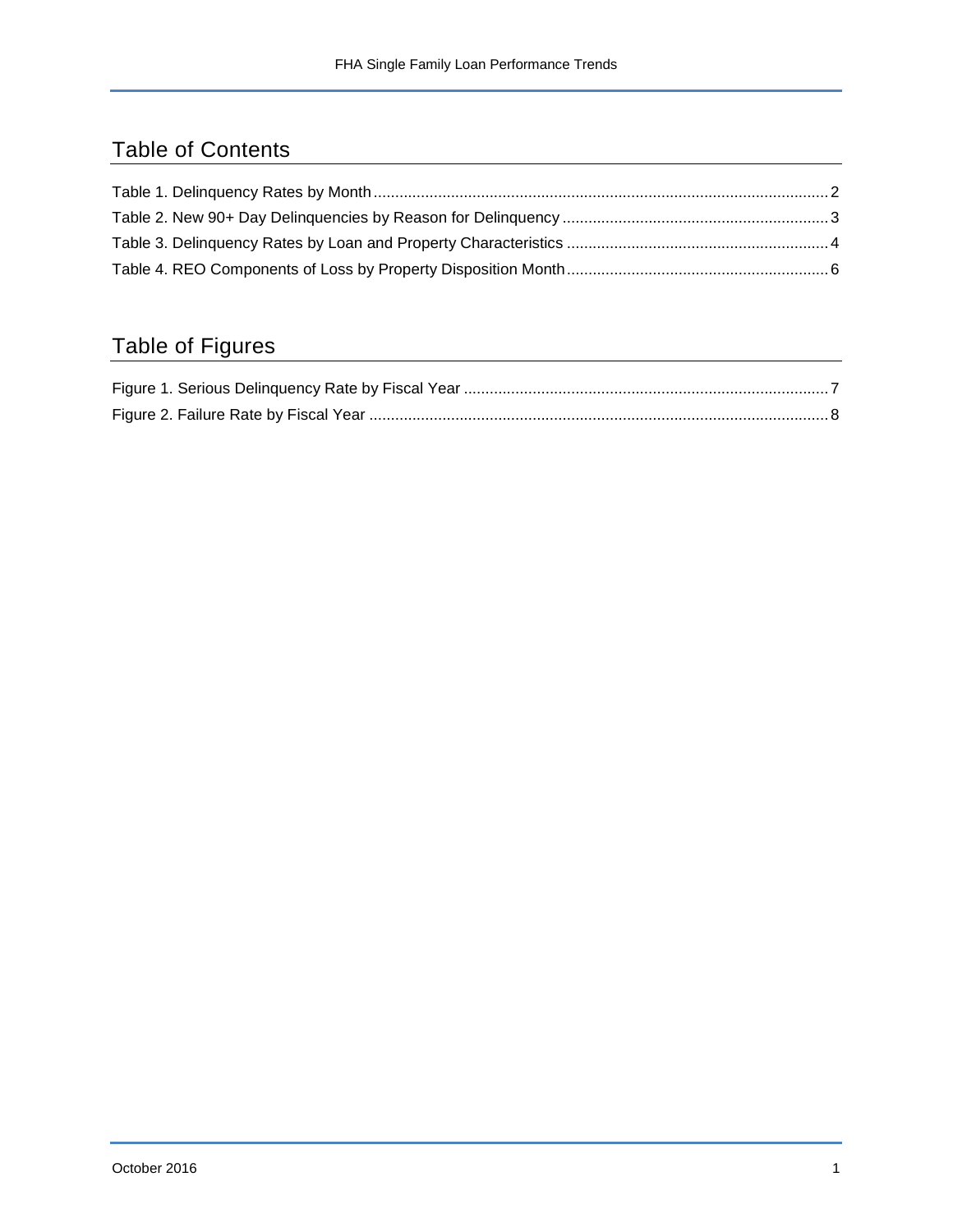|                                | Active<br>Insurance in | Delinquency Rates <sup>a</sup> (%) |        |                            | Exceptions <sup>b</sup> (%) | Serious    |                       |  |  |  |  |  |
|--------------------------------|------------------------|------------------------------------|--------|----------------------------|-----------------------------|------------|-----------------------|--|--|--|--|--|
|                                | Force                  |                                    |        |                            | In.                         | In         | Delinquency           |  |  |  |  |  |
| Month                          | (EOM)                  | 30-day                             | 60-day | 90-day                     | Foreclosure                 | Bankruptcy | Rate <sup>c</sup> (%) |  |  |  |  |  |
| <b>Non-Seasonally Adjusted</b> |                        |                                    |        |                            |                             |            |                       |  |  |  |  |  |
| Oct 2015                       | 7,765,800              | 4.66                               | 1.64   | 3.02                       | 1.85                        | 0.92       | 5.79                  |  |  |  |  |  |
| Nov                            | 7,780,970              | 4.77                               | 1.67   | 3.07                       | 1.84                        | 0.92       | 5.82                  |  |  |  |  |  |
| Dec                            | 7,779,458              | 4.70                               | 1.68   | 3.04                       | 1.85                        | 0.90       | 5.79                  |  |  |  |  |  |
| Jan 2016                       | 7,797,476              | 5.10                               | 1.78   | 3.07                       | 1.81                        | 0.91       | 5.80                  |  |  |  |  |  |
| Feb                            | 7,809,458              | 4.14                               | 1.50   | 2.88                       | 1.78                        | 0.89       | 5.55                  |  |  |  |  |  |
| Mar                            | 7,809,260              | 3.72                               | 1.32   | 2.76                       | 1.68                        | 0.87       | 5.31                  |  |  |  |  |  |
| Apr                            | 7,810,381              | 4.08                               | 1.30   | 2.60                       | 1.67                        | 0.88       | 5.16                  |  |  |  |  |  |
| May                            | 7,813,695              | 4.21                               | 1.37   | 2.57                       | 1.63                        | 0.87       | 5.07                  |  |  |  |  |  |
| Jun                            | 7,814,304              | 4.38                               | 1.46   | 2.50                       | 1.62                        | 0.89       | 5.02                  |  |  |  |  |  |
| Jul                            | 7,824,682              | 4.74                               | 1.52   | 2.50                       | 1.59                        | 0.87       | 4.96                  |  |  |  |  |  |
| Aug                            | 7,834,822              | 4.49                               | 1.54   | 2.52                       | 1.55                        | 0.88       | 4.95                  |  |  |  |  |  |
| Sep                            | 7,838,495              | 4.48                               | 1.57   | 2.56                       | 1.50                        | 0.86       | 4.92                  |  |  |  |  |  |
| Oct                            | 7,840,261              | 4.55                               | 1.60   | 2.58                       | 1.47                        | 0.86       | 4.91                  |  |  |  |  |  |
|                                |                        |                                    |        | <b>Seasonally Adjusted</b> |                             |            |                       |  |  |  |  |  |
| Oct 2015                       | 7,765,800              | 4.66                               | 1.56   | 3.01                       | 1.88                        | 0.88       | 5.76                  |  |  |  |  |  |
| Nov                            | 7,780,970              | 4.50                               | 1.55   | 2.88                       | 1.87                        | 0.88       | 5.62                  |  |  |  |  |  |
| Dec                            | 7,779,458              | 4.36                               | 1.50   | 2.78                       | 1.85                        | 0.87       | 5.50                  |  |  |  |  |  |
| Jan 2016                       | 7,797,476              | 4.88                               | 1.59   | 2.74                       | 1.79                        | 0.89       | 5.42                  |  |  |  |  |  |
| Feb                            | 7,809,458              | 4.45                               | 1.62   | 2.72                       | 1.74                        | 0.88       | 5.34                  |  |  |  |  |  |
| Mar                            | 7,809,260              | 4.22                               | 1.57   | 2.82                       | 1.61                        | 0.90       | 5.33                  |  |  |  |  |  |
| Apr                            | 7,810,381              | 4.35                               | 1.47   | 2.78                       | 1.58                        | 0.90       | 5.26                  |  |  |  |  |  |
| May                            | 7,813,695              | 4.23                               | 1.46   | 2.76                       | 1.59                        | 0.88       | 5.23                  |  |  |  |  |  |
| Jun                            | 7,814,304              | 4.42                               | 1.52   | 2.69                       | 1.66                        | 0.91       | 5.26                  |  |  |  |  |  |
| Jul                            | 7,824,682              | 4.98                               | 1.54   | 2.65                       | 1.63                        | 0.89       | 5.17                  |  |  |  |  |  |
| Aug                            | 7,834,822              | 4.28                               | 1.52   | 2.64                       | 1.63                        | 0.93       | 5.20                  |  |  |  |  |  |
| Sep                            | 7,838,495              | 4.17                               | 1.45   | 2.61                       | 1.55                        | 0.88       | 5.03                  |  |  |  |  |  |
| Oct                            | 7,840,261              | 4.55                               | 1.52   | 2.56                       | 1.49                        | 0.83       | 4.88                  |  |  |  |  |  |

<span id="page-2-0"></span>

EOM = end of month.

<sup>a</sup>The 90-day category includes all loans that are at least 3 months delinquent excluding those loans in foreclosure or bankruptcy processing. Included in the delinquency counts are loans under active consideration for loss mitigation foreclosure avoidance.

<sup>b</sup> Exceptions are counted separately from delinquencies, regardless of the length of the delinquency period.

<sup>c</sup> Serious delinquency rates are the sum of 90-day delinquencies plus in-foreclosures and in-bankruptcies.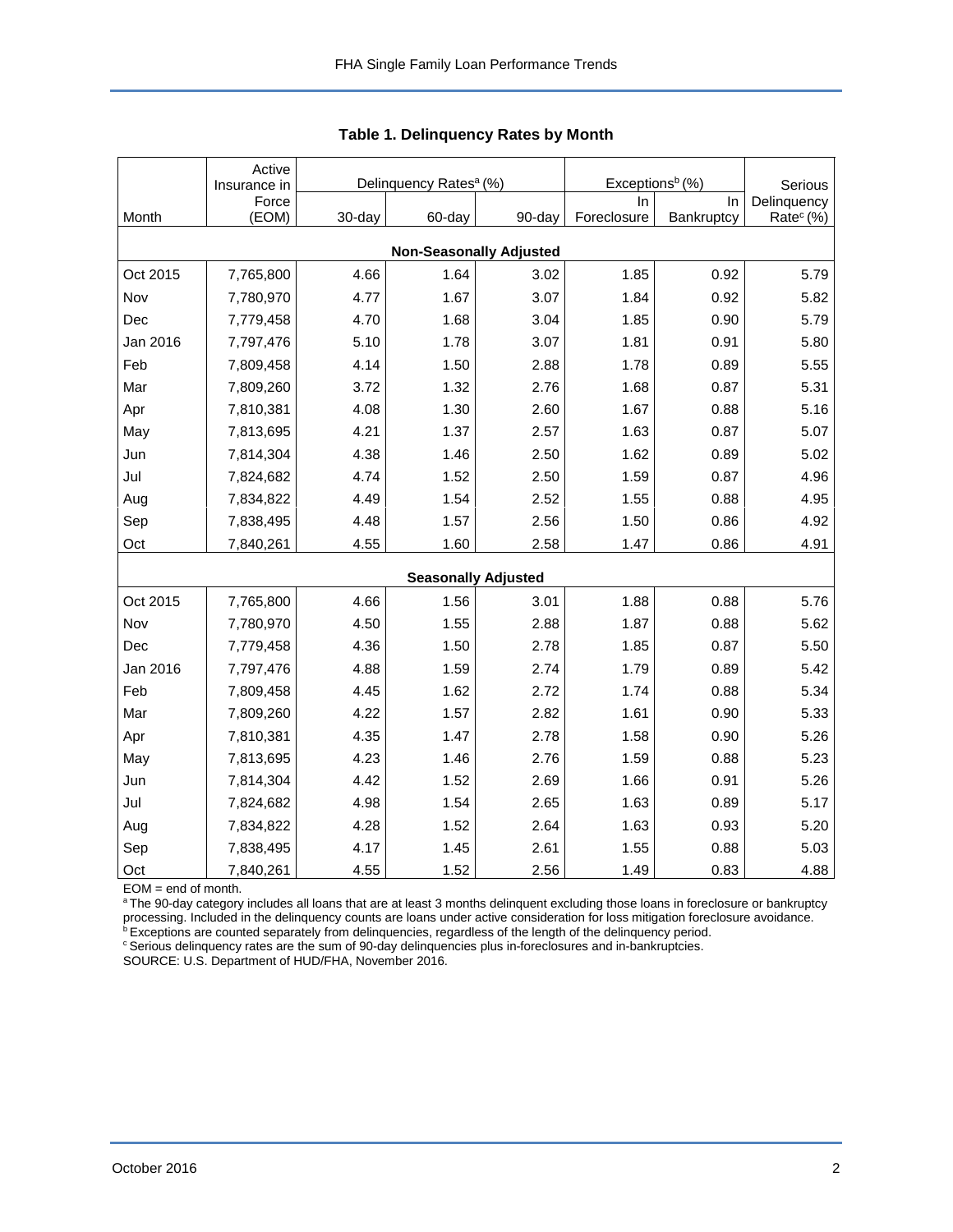<span id="page-3-0"></span>

|                                   |                              | Share by Reason for Delinquency (%) |            |                          |                                     |                                |               |                    |  |  |  |
|-----------------------------------|------------------------------|-------------------------------------|------------|--------------------------|-------------------------------------|--------------------------------|---------------|--------------------|--|--|--|
|                                   |                              |                                     |            |                          | Death or<br>Illness of<br>Principal |                                |               |                    |  |  |  |
| <b>Fiscal Year</b><br>and Quarter | New 90+ Day<br>Delinquencies | Reduction<br>of Income              | Unemployed | Excessive<br>Obligations | <b>Borrower</b><br>or Family        | Marital<br><b>Difficulties</b> | No<br>Contact | Other <sup>a</sup> |  |  |  |
| 2011 Q1                           | 133,710                      | 37.71                               | 9.69       | 16.38                    | 9.51                                | 4.59                           | 12.89         | 9.24               |  |  |  |
| 2011 Q2                           | 117,911                      | 37.30                               | 10.24      | 16.09                    | 10.15                               | 4.53                           | 11.99         | 9.70               |  |  |  |
| 2011 Q3                           | 99,257                       | 36.63                               | 10.43      | 16.47                    | 10.67                               | 4.88                           | 10.74         | 10.17              |  |  |  |
| 2011 Q4                           | 133,831                      | 37.28                               | 10.26      | 17.51                    | 10.94                               | 4.76                           | 9.36          | 9.89               |  |  |  |
| 2012 Q1                           | 158,096                      | 36.51                               | 9.47       | 19.15                    | 11.08                               | 4.49                           | 9.25          | 10.05              |  |  |  |
| 2012 Q2                           | 114,763                      | 37.12                               | 10.01      | 17.62                    | 11.36                               | 4.77                           | 8.49          | 10.63              |  |  |  |
| 2012 Q3                           | 101,468                      | 36.77                               | 9.72       | 17.59                    | 11.70                               | 4.97                           | 8.27          | 10.98              |  |  |  |
| 2012 Q4                           | 125,200                      | 36.76                               | 9.52       | 18.09                    | 11.85                               | 4.63                           | 8.05          | 11.09              |  |  |  |
| 2013 Q1                           | 124,360                      | 36.21                               | 9.02       | 18.47                    | 12.00                               | 4.65                           | 8.07          | 11.57              |  |  |  |
| 2013 Q2                           | 104,165                      | 35.79                               | 8.83       | 18.03                    | 12.22                               | 4.51                           | 8.09          | 12.52              |  |  |  |
| 2013 Q3                           | 86,810                       | 35.93                               | 8.31       | 18.13                    | 12.35                               | 4.60                           | 8.30          | 12.37              |  |  |  |
| 2013 Q4                           | 105,090                      | 36.22                               | 8.32       | 19.15                    | 12.39                               | 4.58                           | 8.61          | 10.73              |  |  |  |
| 2014 Q1                           | 112,099                      | 35.25                               | 7.95       | 20.50                    | 12.16                               | 4.45                           | 9.11          | 10.58              |  |  |  |
| 2014 Q2                           | 93,183                       | 34.71                               | 8.08       | 19.69                    | 11.78                               | 4.33                           | 10.54         | 10.88              |  |  |  |
| 2014 Q3                           | 80,881                       | 33.23                               | 7.99       | 19.97                    | 12.25                               | 4.35                           | 11.03         | 11.19              |  |  |  |
| 2014 Q4                           | 101,850                      | 32.41                               | 7.56       | 21.07                    | 12.60                               | 4.38                           | 11.17         | 10.80              |  |  |  |
| 2015 Q1                           | 106,665                      | 31.70                               | 7.10       | 22.01                    | 12.66                               | 4.22                           | 11.38         | 10.94              |  |  |  |
| 2015 Q2                           | 82,866                       | 32.04                               | 7.24       | 21.72                    | 12.52                               | 4.19                           | 11.21         | 11.08              |  |  |  |
| 2015 Q3                           | 71,869                       | 30.66                               | 6.85       | 21.50                    | 12.69                               | 4.21                           | 12.60         | 11.48              |  |  |  |
| 2015 Q4                           | 88,263                       | 30.35                               | 6.87       | 22.30                    | 12.73                               | 3.96                           | 11.50         | 12.28              |  |  |  |
| 2016 Q1                           | 92,607                       | 30.06                               | 6.95       | 22.64                    | 12.81                               | 3.98                           | 10.87         | 12.69              |  |  |  |
| 2016 Q2                           | 78,979                       | 29.25                               | 7.71       | 22.51                    | 12.73                               | 3.84                           | 11.41         | 12.55              |  |  |  |
| 2016 Q3                           | 66,500                       | 29.04                               | 8.25       | 22.89                    | 13.31                               | 4.03                           | 10.29         | 12.19              |  |  |  |
| 2016 Q4                           | 85,290                       | 28.59                               | 8.55       | 23.39                    | 12.80                               | 3.64                           | 10.25         | 12.78              |  |  |  |
| 2017Q1 Oct                        | 30,410                       | 25.49                               | 7.77       | 22.35                    | 12.16                               | 2.98                           | 11.82         | 17.42              |  |  |  |

<span id="page-3-1"></span>**Table 2. New 90+ Day Delinquencies by Reason for Delinquency** 

a Includes abandonment of property, distant employment transfer, neighborhood problems, property problems, inability to sell or rent property, military service, business failure, casualty loss, energy-environment cost, servicing problems, payment adjustment, payment dispute, and transfer of ownership pending fraud and incarceration.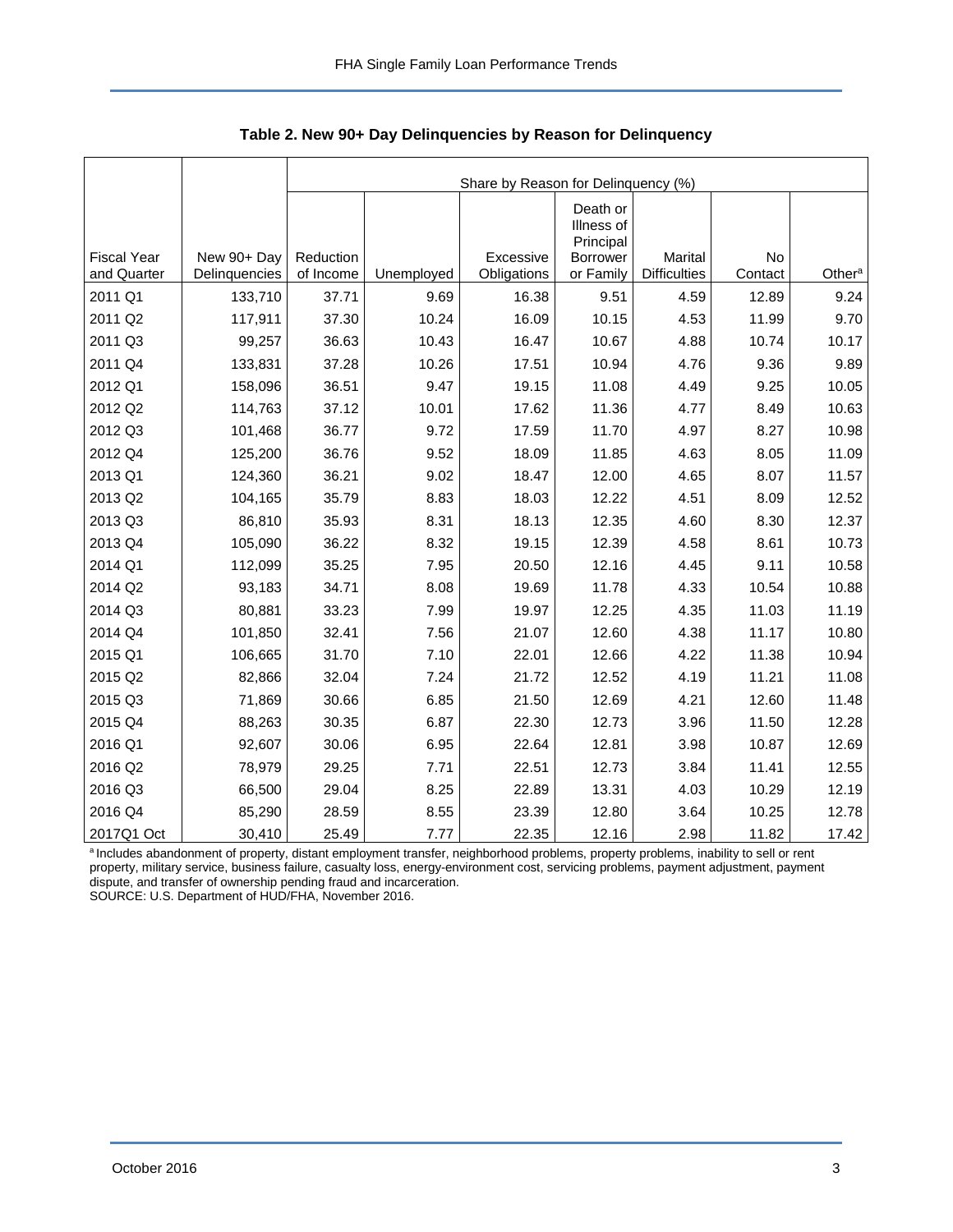<span id="page-4-0"></span>

|                           |                                   | Rates of Active Loan Counts (%) |        |        |            |                    |                  |                                  |  |  |
|---------------------------|-----------------------------------|---------------------------------|--------|--------|------------|--------------------|------------------|----------------------------------|--|--|
|                           |                                   |                                 |        |        |            |                    |                  | Serious                          |  |  |
|                           | <b>IIF</b><br>Shares <sup>a</sup> | All Past<br>Dueb                | 30-Day | 60-Day | $90 + Day$ | In.<br>Foreclosure | In<br>Bankruptcy | Delinquency<br>Rate <sup>c</sup> |  |  |
| <b>Loan Purpose</b>       |                                   |                                 |        |        |            |                    |                  |                                  |  |  |
| All Active Loans          | 7,840,261                         | 11.06                           | 4.55   | 1.60   | 2.58       | 1.47               | 0.86             | 4.91                             |  |  |
| Purchase                  | 65.90                             | 11.87                           | 4.97   | 1.80   | 2.80       | 1.42               | 0.88             | 5.10                             |  |  |
| Refinance                 | 34.10                             | 9.49                            | 3.75   | 1.20   | 2.16       | 1.56               | 0.82             | 4.54                             |  |  |
| Refinance                 |                                   |                                 |        |        |            |                    |                  |                                  |  |  |
| Refinance Loans           | 2,673,210                         | 9.49                            | 3.75   | 1.20   | 2.16       | 1.56               | 0.82             | 4.54                             |  |  |
| Conventional              | 33.21                             | 11.94                           | 4.44   | 1.47   | 2.76       | 2.22               | 1.06             | 6.03                             |  |  |
| No Cash Out               | 22.16                             | 11.36                           | 4.32   | 1.40   | 2.62       | 2.02               | 1.00             | 5.65                             |  |  |
| Cash Out                  | 11.05                             | 13.09                           | 4.69   | 1.60   | 3.03       | 2.60               | 1.16             | 6.79                             |  |  |
| <b>FHA</b>                | 9.37                              | 7.81                            | 3.31   | 1.01   | 1.72       | 1.09               | 0.68             | 3.48                             |  |  |
| No Cash Out               | 6.14                              | 7.22                            | 3.14   | 0.90   | 1.59       | 0.96               | 0.64             | 3.18                             |  |  |
| Cash Out                  | 3.23                              | 8.93                            | 3.64   | 1.23   | 1.97       | 1.34               | 0.74             | 4.06                             |  |  |
| Streamline                | 57.43                             | 8.34                            | 3.41   | 1.08   | 1.88       | 1.26               | 0.70             | 3.85                             |  |  |
| Credit Score Ranged       |                                   |                                 |        |        |            |                    |                  |                                  |  |  |
| Loans with Credit Scores  | 5,731,948                         | 10.69                           | 4.47   | 1.55   | 2.53       | 1.35               | 0.80             | 4.67                             |  |  |
| < 500                     | 0.16                              | 35.44                           | 10.12  | 4.85   | 10.38      | 6.28               | 3.81             | 20.47                            |  |  |
| 500-579                   | 2.37                              | 35.00                           | 11.69  | 4.87   | 9.27       | 5.63               | 3.54             | 18.44                            |  |  |
| 580-619                   | 6.86                              | 25.12                           | 9.42   | 3.66   | 6.33       | 3.58               | 2.12             | 12.03                            |  |  |
| 620-659                   | 29.16                             | 15.46                           | 6.66   | 2.34   | 3.65       | 1.68               | 1.13             | 6.46                             |  |  |
| 660-719                   | 39.08                             | 7.39                            | 3.31   | 1.05   | 1.64       | 0.91               | 0.48             | 3.04                             |  |  |
| 720-850                   | 22.37                             | 3.06                            | 1.30   | 0.40   | 0.66       | 0.51               | 0.19             | 1.37                             |  |  |
| <b>Fiscal Year Cohort</b> |                                   |                                 |        |        |            |                    |                  |                                  |  |  |
| All Cohorts               | 7,840,261                         | 11.06                           | 4.55   | 1.60   | 2.58       | 1.47               | 0.86             | 4.91                             |  |  |
| pre-2004                  | 9.49                              | 16.89                           | 6.74   | 2.61   | 3.74       | 2.33               | 1.46             | 7.54                             |  |  |
| 2004                      | 2.43                              | 18.21                           | 7.20   | 2.66   | 3.96       | 2.77               | 1.62             | 8.35                             |  |  |
| 2005                      | 1.74                              | 20.87                           | 7.83   | 3.04   | 4.75       | 3.35               | 1.89             | 10.00                            |  |  |
| 2006                      | 1.38                              | 24.71                           | 8.50   | 3.41   | 6.13       | 4.41               | 2.26             | 12.80                            |  |  |
| 2007                      | 1.34                              | 29.26                           | 9.25   | 3.86   | 7.67       | 5.72               | 2.76             | 16.15                            |  |  |
| 2008                      | 3.21                              | 29.41                           | 9.35   | 3.72   | 7.74       | 5.82               | 2.76             | 16.33                            |  |  |
| 2009                      | 7.22                              | 18.95                           | 6.73   | 2.44   | 4.65       | 3.42               | 1.71             | 9.78                             |  |  |
| 2010                      | 9.33                              | 13.07                           | 5.16   | 1.86   | 3.09       | 1.86               | 1.10             | 6.06                             |  |  |
| 2011                      | 7.47                              | 10.61                           | 4.39   | 1.54   | 2.46       | 1.34               | 0.89             | 4.69                             |  |  |
| 2012                      | 9.02                              | 8.62                            | 3.71   | 1.25   | 2.00       | 0.94               | 0.71             | 3.66                             |  |  |
| 2013                      | 12.28                             | 7.03                            | 3.15   | 1.03   | 1.62       | 0.72               | 0.51             | 2.84                             |  |  |
| 2014                      | 6.33                              | 10.42                           | 4.70   | 1.59   | 2.60       | 0.92               | 0.60             | 4.12                             |  |  |
| 2015                      | 11.78                             | 7.01                            | 3.61   | 1.13   | 1.68       | 0.35               | 0.24             | 2.27                             |  |  |
| 2016                      | 15.51                             | 2.98                            | 2.04   | 0.48   | 0.37       | 0.04               | 0.04             | 0.45                             |  |  |
| 2017                      | 1.48                              | 0.27                            | 0.26   | 0.00   | 0.00       | 0.00               | 0.00             | 0.00                             |  |  |

<span id="page-4-1"></span>

| Table 3. Delinquency Rates by Loan and Property Characteristics |  |  |  |
|-----------------------------------------------------------------|--|--|--|
|-----------------------------------------------------------------|--|--|--|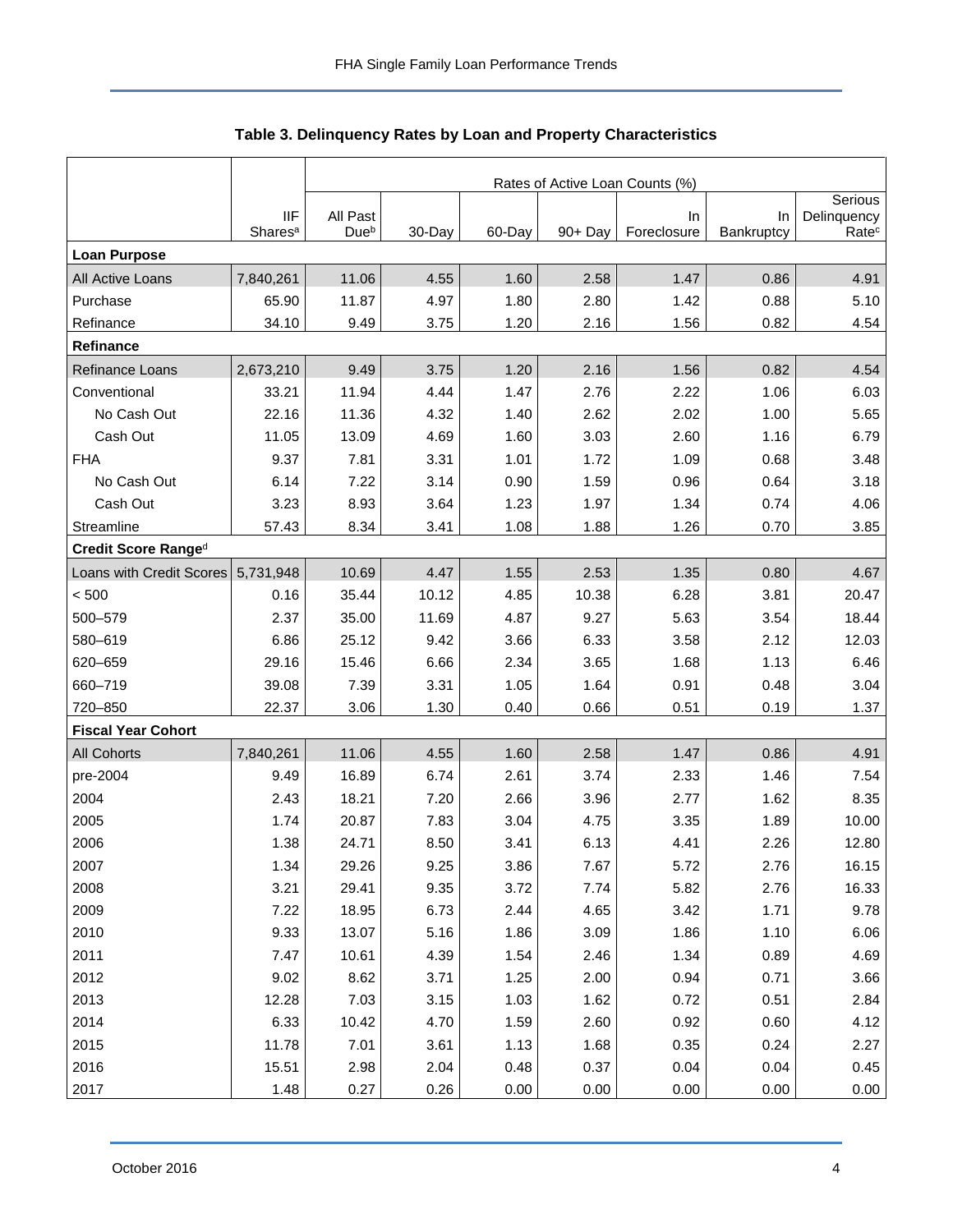|                                             |                     | Rates of Active Loan Counts (%) |        |        |            |             |            |                   |  |  |  |
|---------------------------------------------|---------------------|---------------------------------|--------|--------|------------|-------------|------------|-------------------|--|--|--|
|                                             |                     |                                 |        |        |            |             |            | Serious           |  |  |  |
|                                             | <b>IIF</b>          | All Past                        |        |        |            | In.         | <b>In</b>  | Delinquency       |  |  |  |
|                                             | Shares <sup>a</sup> | Due <sup>b</sup>                | 30-Day | 60-Day | $90 + Day$ | Foreclosure | Bankruptcy | Rate <sup>c</sup> |  |  |  |
| Loan Amount at Origination (\$ thousands)   |                     |                                 |        |        |            |             |            |                   |  |  |  |
| All Loan Amounts                            | 7,840,261           | 11.06                           | 4.55   | 1.60   | 2.58       | 1.47        | 0.86       | 4.91              |  |  |  |
| < 50                                        | 3.60                | 13.24                           | 5.54   | 1.92   | 2.78       | 2.02        | 0.98       | 5.77              |  |  |  |
| $50 - 99$                                   | 24.72               | 12.81                           | 5.28   | 1.91   | 2.76       | 1.80        | 1.06       | 5.61              |  |  |  |
| 100-149                                     | 28.98               | 11.50                           | 4.78   | 1.69   | 2.66       | 1.40        | 0.97       | 5.03              |  |  |  |
| 150-199                                     | 19.48               | 10.18                           | 4.24   | 1.45   | 2.46       | 1.25        | 0.77       | 4.48              |  |  |  |
| 200-249                                     | 10.71               | 9.21                            | 3.77   | 1.28   | 2.30       | 1.23        | 0.62       | 4.16              |  |  |  |
| 250-399                                     | 10.38               | 9.19                            | 3.60   | 1.21   | 2.43       | 1.38        | 0.56       | 4.38              |  |  |  |
| 400-499                                     | 1.31                | 7.97                            | 2.89   | 0.98   | 2.29       | 1.36        | 0.45       | 4.10              |  |  |  |
| >499                                        | 0.82                | 6.60                            | 2.30   | 0.72   | 2.03       | 1.20        | 0.34       | 3.57              |  |  |  |
| <b>Property Type</b>                        |                     |                                 |        |        |            |             |            |                   |  |  |  |
| All Property Types                          | 7,840,261           | 11.06                           | 4.55   | 1.60   | 2.58       | 1.47        | 0.86       | 4.91              |  |  |  |
| Detached                                    | 86.57               | 10.98                           | 4.61   | 1.61   | 2.54       | 1.35        | 0.87       | 4.76              |  |  |  |
| Manufactured Housing                        | 3.12                | 15.07                           | 5.54   | 1.92   | 3.50       | 2.94        | 1.16       | 7.61              |  |  |  |
| 2-4 Units                                   | 1.96                | 11.69                           | 3.58   | 1.28   | 2.86       | 3.37        | 0.61       | 6.83              |  |  |  |
| Condo                                       | 3.66                | 8.04                            | 2.82   | 0.99   | 2.01       | 1.62        | 0.60       | 4.23              |  |  |  |
| Townhouse                                   | 4.69                | 11.96                           | 4.60   | 1.72   | 3.06       | 1.81        | 0.77       | 5.64              |  |  |  |
| <b>Purchase Loan Type</b>                   |                     |                                 |        |        |            |             |            |                   |  |  |  |
| All Purchase Loans                          | 5,165,641           | 11.87                           | 4.97   | 1.80   | 2.80       | 1.42        | 0.88       | 5.10              |  |  |  |
| Repeat                                      | 19.25               | 9.53                            | 4.11   | 1.40   | 2.10       | 1.19        | 0.74       | 4.02              |  |  |  |
| First-time                                  | 80.75               | 12.42                           | 5.17   | 1.90   | 2.96       | 1.48        | 0.92       | 5.36              |  |  |  |
| Seller-Funded Down Payment Assistance (DPA) |                     |                                 |        |        |            |             |            |                   |  |  |  |
| All Sources of Funds                        | 7,840,261           | 11.06                           | 4.55   | 1.60   | 2.58       | 1.47        | 0.86       | 4.91              |  |  |  |
| Non-DPA                                     | 97.18               | 10.61                           | 4.42   | 1.53   | 2.46       | 1.40        | 0.80       | 4.66              |  |  |  |
| <b>DPA</b>                                  | 2.82                | 26.64                           | 9.23   | 3.81   | 6.74       | 4.01        | 2.84       | 13.60             |  |  |  |

**Table 3. Delinquency Rates by Loan and Property Characteristics** 

IIF = insurance in force.

a For each subpanel, the loan shares sum to 100%. However, in some of the subpanels, the total loans in the analysis do not sum to 100% of IIF. For example, the IIF shares for refinance loans sum to 100% of refinance loans. Streamline refinance loans are not included in the Credit Score Range analysis; the IIF shares in that panel, add to 100% of fully-underwritten loans.

bincludes all loans 30 or more days past due, including those in bankruptcy or foreclosure.

<sup>c</sup> Includes all loans 90 days past due plus all in-bankruptcy and in-foreclosure cases.

<sup>d</sup> Credit score reporting began in May 2004 but was not mandatory until July 2008. Streamline refinance loans do not require credit score reporting.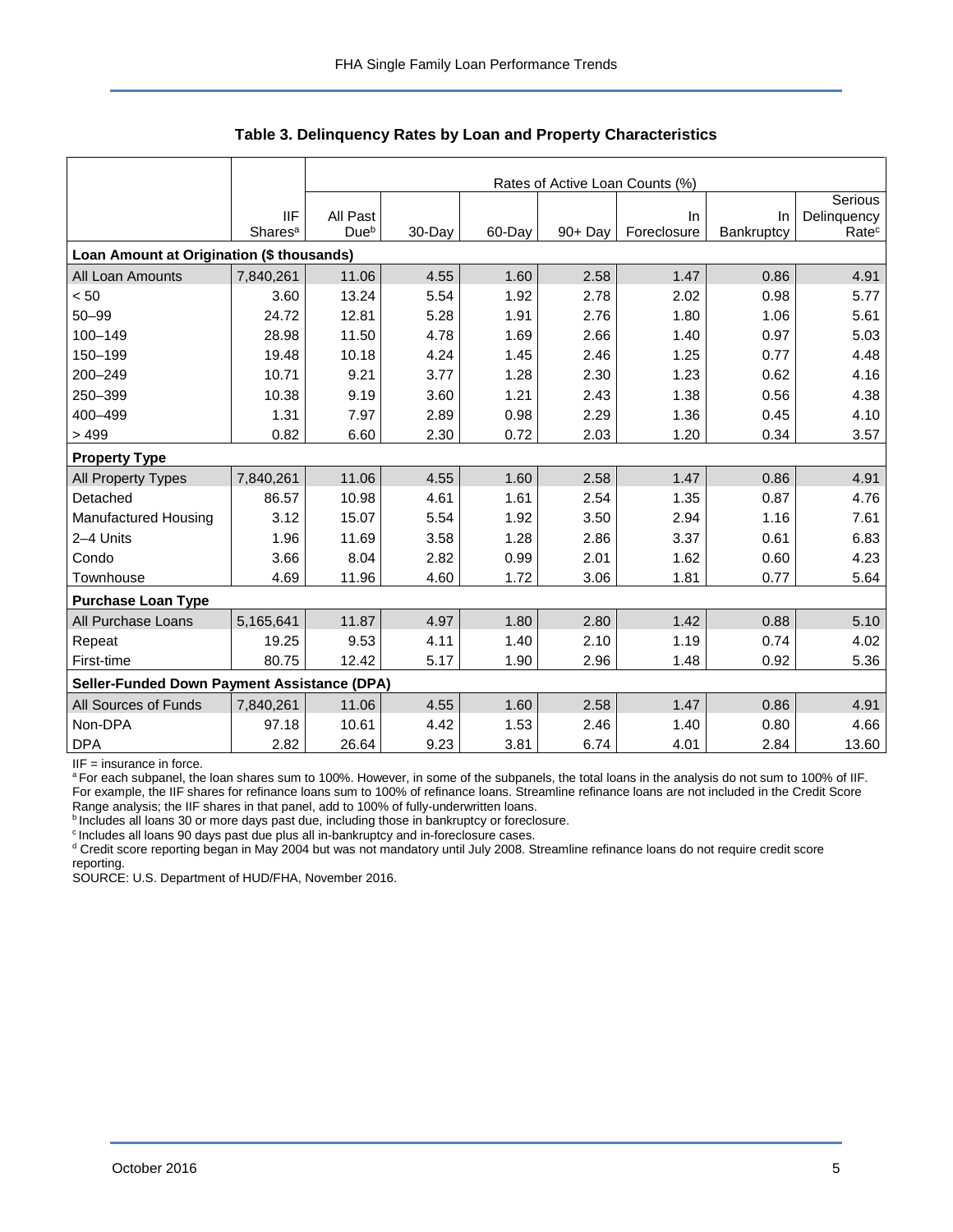<span id="page-6-0"></span>

|                                                         | 2016            |         |         |         |                               |                         |         |         |         | 2015    |         |         |         |
|---------------------------------------------------------|-----------------|---------|---------|---------|-------------------------------|-------------------------|---------|---------|---------|---------|---------|---------|---------|
|                                                         |                 |         |         |         |                               |                         |         |         |         |         |         |         |         |
| <b>Disposition Month</b>                                | Sep             | Aug     | Jul     | Jun     | May                           | Apr                     | Mar     | Feb     | Jan     | Dec     | Nov     | Oct     | Sep     |
| Loss Components as Percentage of Defaulted Loan Balance |                 |         |         |         |                               |                         |         |         |         |         |         |         |         |
| Claim Expenses <sup>a</sup>                             | 13.57           | 14.74   | 14.22   | 14.89   | 15.79                         | 15.84                   | 15.81   | 15.35   | 14.86   | 14.48   | 14.61   | 14.98   | 14.19   |
| Holding Costs <sup>b</sup>                              | 4.54            | 4.88    | 4.82    | 5.17    | 5.66                          | 5.70                    | 5.71    | 5.81    | 5.90    | 6.07    | 6.01    | 6.02    | 5.97    |
| Loss on Collateral <sup>c</sup>                         | 31.48           | 31.53   | 29.00   | 27.42   | 30.85                         | 32.70                   | 34.71   | 34.40   | 34.54   | 34.84   | 35.37   | 33.98   | 34.40   |
| Sales Expense                                           | 4.22            | 4.35    | 4.54    | 4.70    | 4.49                          | 4.37                    | 4.43    | 4.44    | 4.36    | 4.31    | 4.29    | 4.37    | 4.32    |
| Program Discounts <sup>d</sup>                          | 0.09            | 0.17    | 0.13    | 0.25    | 0.15                          | 0.09                    | 0.15    | 0.21    | 0.15    | 0.16    | 0.19    | 0.19    | 0.16    |
| Net Loss Rate <sup>e</sup>                              | 49.44           | 51.32   | 47.57   | 48.51   | 54.25                         | 56.31                   | 59.27   | 59.41   | 58.36   | 58.07   | 58.85   | 57.94   | 57.74   |
| Average Amount (\$)                                     |                 |         |         |         |                               |                         |         |         |         |         |         |         |         |
| Average Dollar Loss                                     | 57,464          | 58,817  | 53,849  | 58,433  | 61,979                        | 63,772                  | 68,762  | 69,727  | 68,998  | 68,636  | 70,116  | 69,098  | 69,479  |
| Average Unpaid Balance                                  | 116,235         | 114,610 | 113,203 | 120,462 | 114,242                       | 113,252                 | 116,014 | 117,398 | 118,230 | 118,191 | 119,136 | 119,263 | 120,335 |
|                                                         |                 |         |         |         |                               | <b>Occurrence Count</b> |         |         |         |         |         |         |         |
| <b>Number of Dispositions</b>                           | 3,904           | 4,561   | 3,342   | 3,321   | 4,574                         | 4,871                   | 5,005   | 4,745   | 4,796   | 5,684   | 4,912   | 5,899   | 5,443   |
| <b>Number of Discounts</b>                              | 10 <sup>°</sup> | 26      | 14      | 20      | 22                            | 18                      | 21      | 30      | 27      | 33      | 33      | 42      | 33      |
| <b>Stage</b>                                            |                 |         |         |         | <b>Average Time in Months</b> |                         |         |         |         |         |         |         |         |
| Delinquencyf                                            | 12.8            | 12.9    | 12.8    | 12.9    | 12.8                          | 12.7                    | 13.0    | 12.9    | 13.3    | 12.5    | 12.6    | 12.4    | 12.2    |
| Foreclosure <sup>g</sup>                                | 12.9            | 12.9    | 12.3    | 12.6    | 12.2                          | 12.1                    | 12.4    | 12.3    | 11.9    | 12.1    | 12.0    | 11.8    | 11.3    |
| Deed Transferh                                          | 11.3            | 11.9    | 11.6    | 11.3    | 11.6                          | 11.4                    | 11.7    | 11.5    | 11.2    | 11.3    | 11.0    | 11.2    | 10.4    |
| <b>REO</b>                                              | 4.8             | 4.7     | 4.4     | 4.1     | 4.0                           | 4.0                     | 4.2     | 4.3     | 4.3     | 4.2     | 4.2     | 4.1     | 4.1     |
| All Stages                                              | 41.7            | 42.4    | 41.1    | 40.8    | 40.6                          | 40.2                    | 41.2    | 41.0    | 40.7    | 40.1    | 39.7    | 39.5    | 38.0    |

**Table 4. REO Components of Loss by Property Disposition Month** 

<sup>a</sup> Includes interest on principal.

<sup>b</sup> Management, maintenance, repairs, administration, and security, net of rent and other income.

c Value when foreclosed (UPB) minus value received in REO; does not include Streamline refinances.

<sup>d</sup> Rate over all dispositions; effect is greater in the cases where a discount actually is given.

e Profit (loss) divided by Unpaid Principal Balance (UPB). The listed cost categories are not exhaustive, and they will not sum to the loss rate.

<sup>f</sup>First missed payment to date foreclosure initiated.

g Initiation of foreclosure proceedings to auction date.

h Auction date to HUD acquisition date.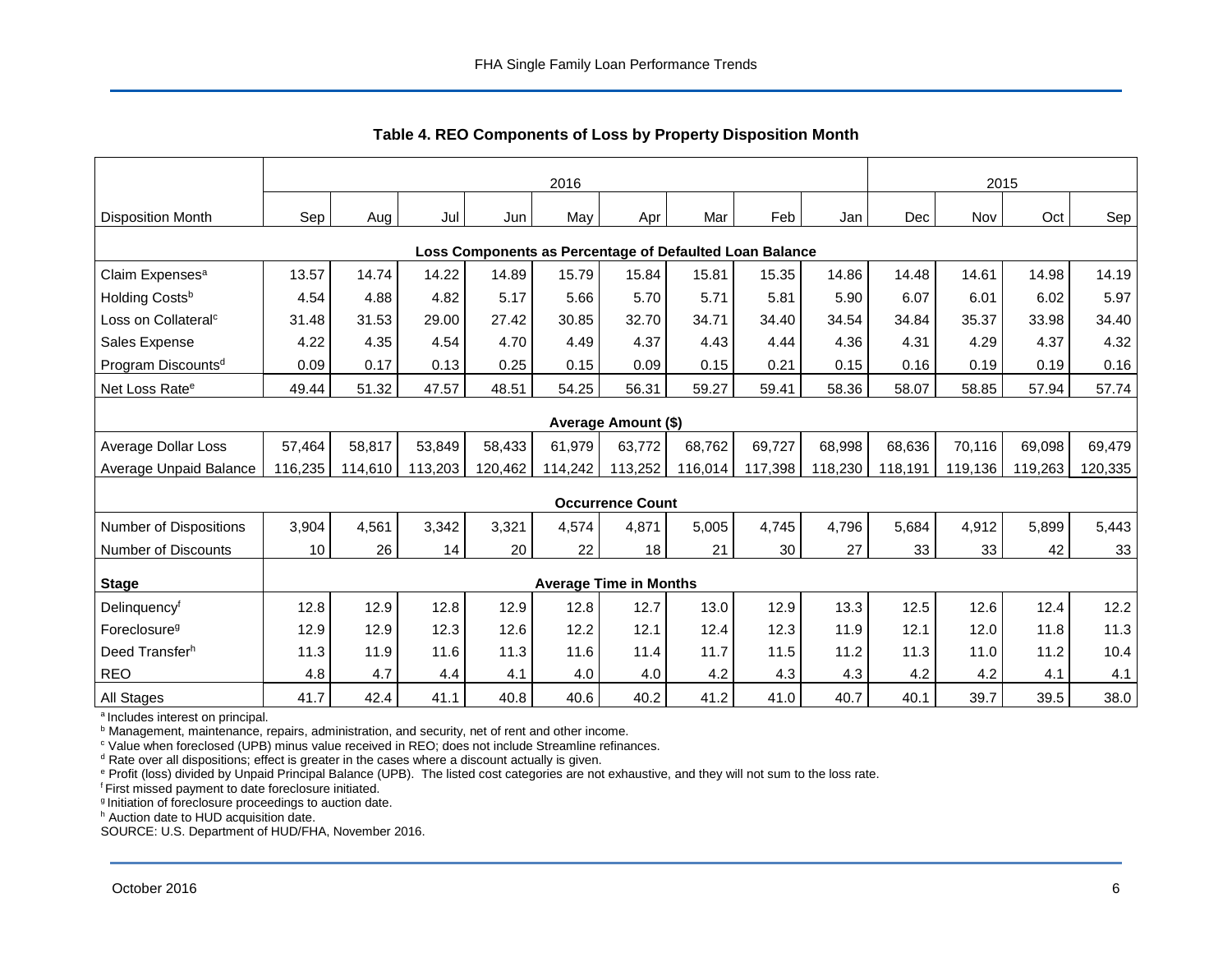<span id="page-7-0"></span>



NOTE: The FY 2009 cohort is separated into two parts, representing loan originations from October through March in 2009-1 and loan originations from April through September in 2009-2. SOURCE: U.S. Department of HUD/FHA, November 2016.